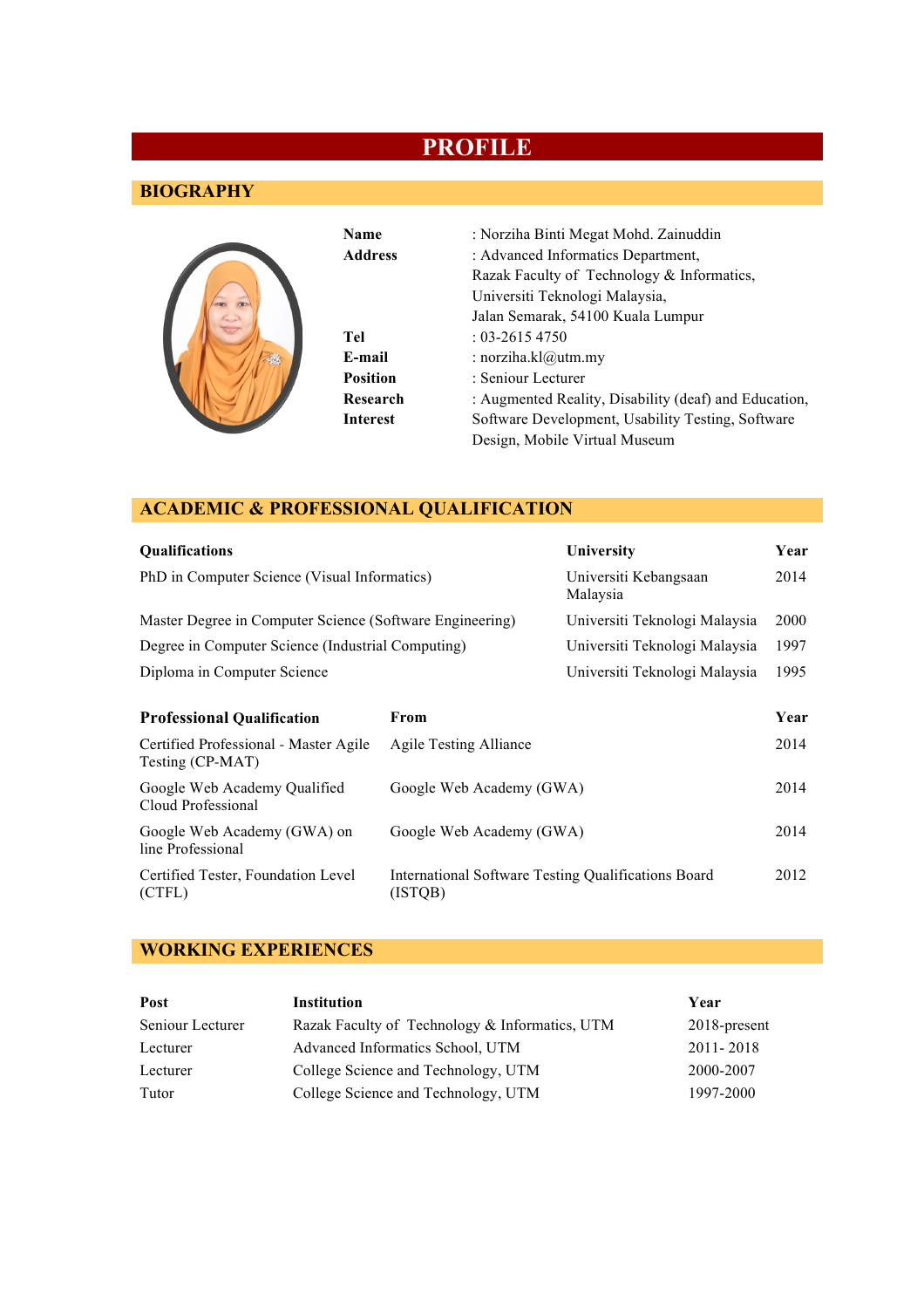# **TEACHING**

## **CURRENT SEMESTER**

#### **Semester 2 Session 2018/2019**

| <b>MANQ 2223</b> | : Media Informatics $& Visual Computing$                   |
|------------------|------------------------------------------------------------|
| <b>EANP 1033</b> | : Software Engineering ResearchTopic Seminar And Discourse |

## **CLASSES TAUGHT**

#### **Semester 1 Session 2018/2019**

| <b>MANO1033</b> | : Entrepreneurial Learning Organization and Culture |
|-----------------|-----------------------------------------------------|
| MANO 2223       | : Media Informatics $& Visual Computing$            |

#### **Semester 2 Session 2017/2018**

| MANQ1033         | : Entrepreneurial Learning Organization and Culture |
|------------------|-----------------------------------------------------|
| <b>MANQ 2243</b> | : Trend and Issue in E-Communities                  |

#### **Semester 1 Session 2017/2018**

MANQ 2223 : Media Informatics & Visual Computing (FT&PT)

#### **Semester 2 Session 2016/2017**

| MANQ1033         | : Entrepreneurial Learning Organization and Culture $(FT&PT)$ |
|------------------|---------------------------------------------------------------|
| <b>MANQ 2243</b> | : Trend and Issue in E-Communities                            |

#### **Semester 1 Session 2016/2017**

MANQ1033 : Entrepreneurial Learning Organization and Culture

MANO 2243 : Trend and Issue in E-Communities

#### **Semester 2 Session 2015/2016**

MANQ1033 : Entrepreneurial Learning Organization and Culture (FT&PT)

#### **Semester 1 Session 2015/2016**

MANQ1033 : Entrepreneurial Learning Organization and Culture

MANQ 2243 : Trend and Issue in E-Communities

## **Semester 2 Session 2014/2015**

MANQ1033 : Entrepreneurial Learning Organization and Culture

#### **Semester 1 Session 2014/2015**

MANQ1033 : Entrepreneurial Learning Organization and Culture

## **Semester 3 Session 2013/2014**

MNP1153 : Software Design

## **Semester 2 Session 2013/2014**

MNP1153 : Software Design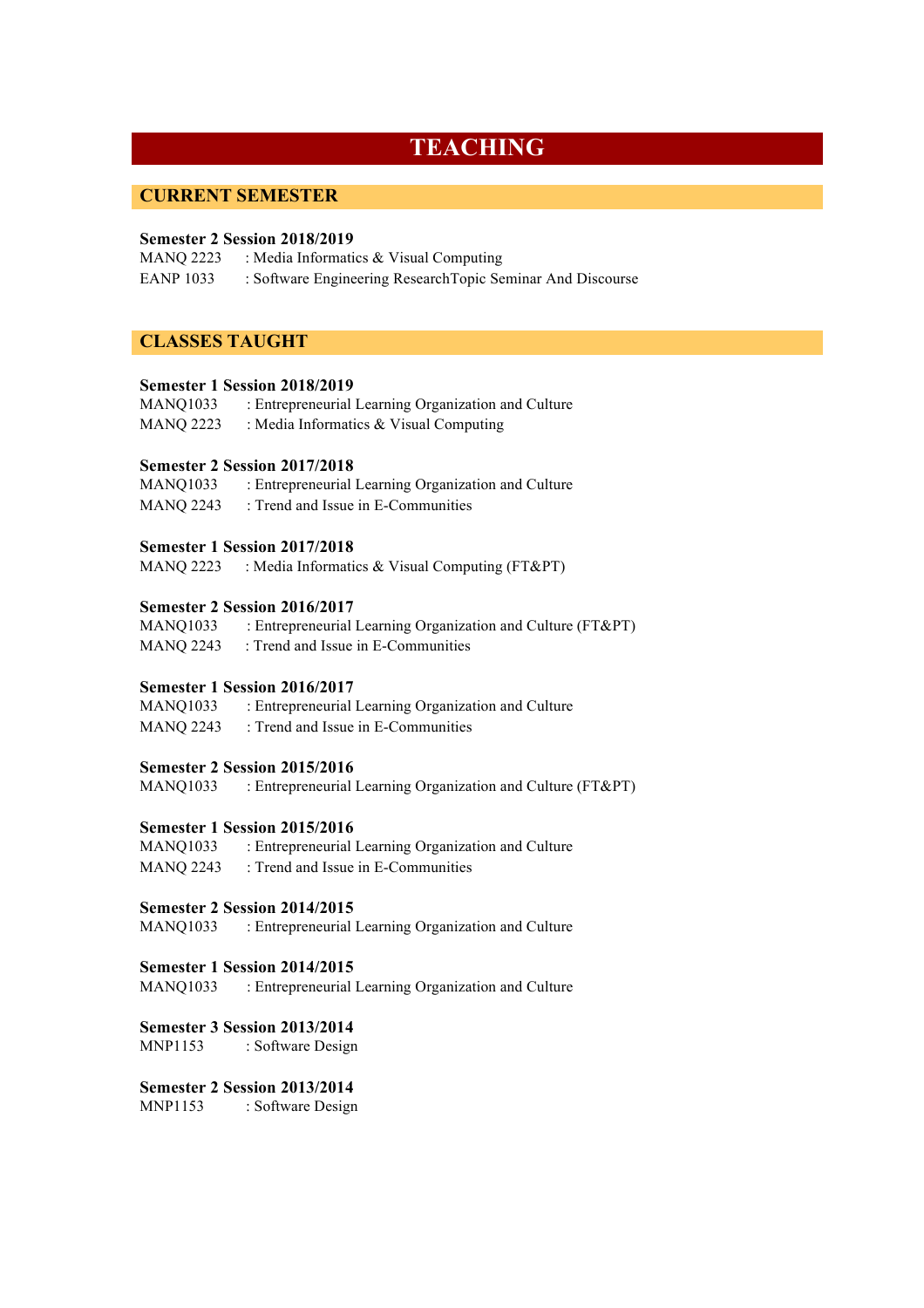#### **Semester 1 Session 2013/2014**

| MCM1213  | : Software Development Application                               |
|----------|------------------------------------------------------------------|
| MNP 1203 | : Software Technique (Advanced Data Structure and C programming) |

## **Semester 2 Session 2012/2013**

MCM1213 : Software Development Application

## **OTHER CLASSES TAUGHT (prior 2007)**

Digital Logic, UNIX Operating System, System Software, Data Communication, Introduction In Operation Research, Computer Installation and Maintenance, Computer Organization and Assembly Language, Introduction to Programming, C Programming, Introduction to Computer, Basic Computer Architecture, Computer Proficiency.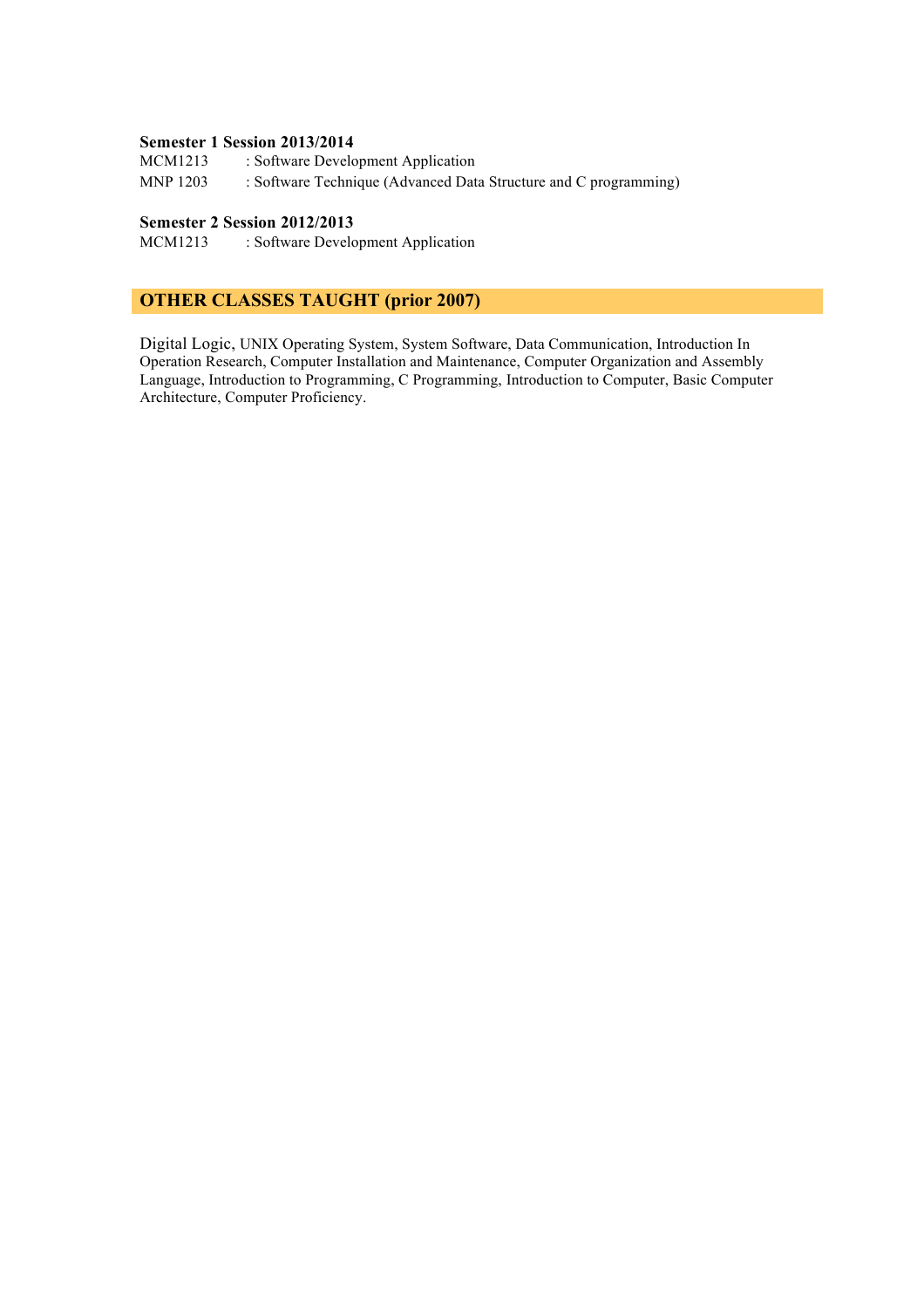# **RESEARCH**

## **RESEARCH AREA & INTEREST**

Augmented reality, Usability Testing, Software Development, Disability (deaf) and Education, Software Design, E-learning, Mobile Virtual Museum

## **RESEARCH GROUP**

Operations and Business Intelligence (OBI)

## **CURRENT RESEARCH**

| <b>Title</b><br>Pengenalan kepada teknologi<br>Augmented Realiti bagi<br>menggalakkan pemikiran<br>visual                                   | Year<br>1 Feb 2019 -<br>31 July 2019 | <b>Type</b><br>Knowledge Transfer<br>Programme $(KTP) - BE$<br>No. 4Y172 | Value<br>RM5,000 | <b>Status</b><br>Principal<br>Investigator |
|---------------------------------------------------------------------------------------------------------------------------------------------|--------------------------------------|--------------------------------------------------------------------------|------------------|--------------------------------------------|
| Big Data Analytics (BDA)<br>Based on Multi-Stakeholders<br>Perspective in Strengthening<br><b>Disaster Risk Reduction</b>                   | 1 Dec $2018 -$<br>31 May 2020        | <b>UTM-TDR (8.1) T2</b><br>No. 06G26                                     | RM35,000         | Research<br>member                         |
| SROI: Manfaat Projek Skuad<br>Asatizah kepada Masyarakat<br>Sekitar                                                                         | 1 Sept 2018-<br>31 Mar 2019          | Knowledge Transfer<br>Programme (KTP) -BE<br>No. 4Y141                   | RM4,000          | Research<br>member                         |
| <b>Mobile Educational Games</b><br>Design For Learning Sirah<br>(Prophet History) Subject<br><b>Using Participatory Design</b><br>Technique | 1 Feb 2018-<br>31 Dec 2019           | UTM, Research<br>University Grant (RUG)<br>No. 18H63                     | RM37,500         | Research<br>member                         |
| Determining The Usability<br>Metrics of Digital<br>Government Among Citizens<br>of Malaysia                                                 | 1 July 2017 -<br>30 Jun 2019         | UTM, Research<br>University Grant (RUG)<br>No. 17H73                     | RM30,00          | Research<br>member                         |
| Augmented Reality to<br>Enhance Reading Material in<br>Library                                                                              | 1 Oct $2016 -$<br>31 Mar 2019        | UTM, Research<br>University Grant (RUG)<br>No. 15H48                     | RM40,000         | Research<br>member                         |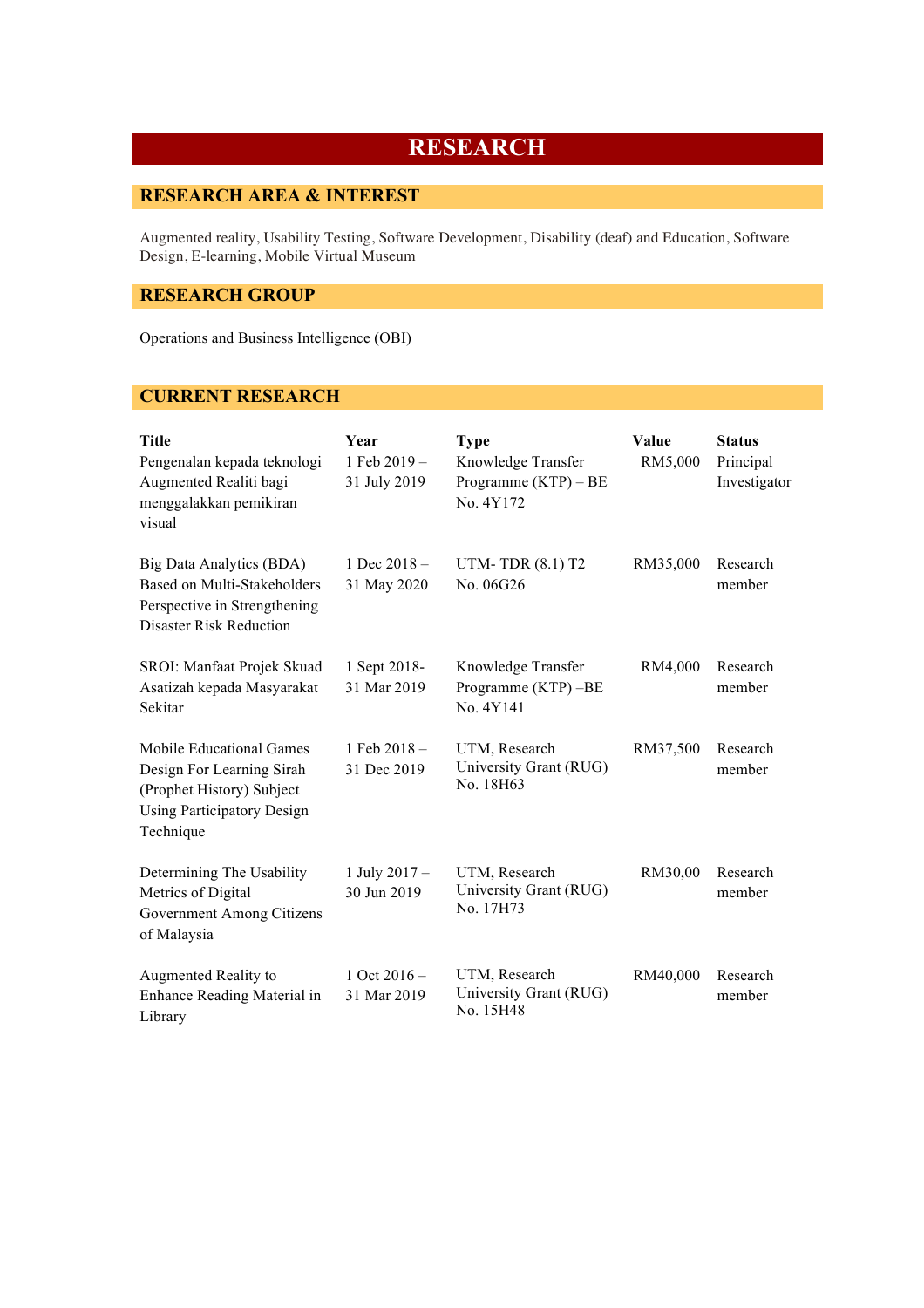## **COMPLETED RESEARCH**

| <b>Title</b><br>Mobile Application<br>Dictionary For Deaf Students                                                         | Year<br>1 Oct $2016 -$<br>31 Mar 2019 | <b>Type</b><br>UTM, Research<br>University Grant (RUG)<br>No. 15H95 | Value<br>RM40,000      | <b>Status</b><br>Principal<br>Investigator |
|----------------------------------------------------------------------------------------------------------------------------|---------------------------------------|---------------------------------------------------------------------|------------------------|--------------------------------------------|
| Research Information<br>Management System<br><b>Usability Model For Research</b><br>Institute: A Case Study In<br>Frim     | 1 Oct $2016 -$<br>30 Sept 2018        | UTM, Research<br>University Grant (RUG)<br>No. 15H58                | RM30,000               | Research<br>member                         |
| Reka Bentuk Antara Muka<br>Aplikasi Mobil Untuk<br>Pembelajaran Bahasa Isyarat<br>Bagi Pelajar Bermasalah<br>Pendengaran   | 1 August 2015<br>$-30$ July 2016      | UTM, Potential<br>Academic Staff (PAS)<br>No. 01K92                 | RM20,000               | Principal<br>Investigator                  |
| A Mobile Learning<br>Application To Improve<br>Online Information<br><b>Evaluation Skills</b>                              | 15 Nov $2015 -$<br>14 Nov 2017        | UTM, Research<br>University Grant (RUG)<br>No.11H83                 | RM50,000               | Research<br>member                         |
| Transforming Teachers into<br>21st Century Teaching and<br>Learning in Al-Amin Schools                                     | 1 Nov $2015 -$<br>31 Okt 2016         | Center for Community<br>and Industry Network<br>(CCIN)<br>No. 4X159 | RM30,000               | Research<br>member                         |
| Perceived Risks And Benefits<br>Of Social Media Usage In<br>Malaysian Public Sector                                        | 1 Sept 2015-<br>30 Nov 2016           | UTM, Tier 2E (EG)<br>No. 11J30                                      | RM18,000               | Research<br>member                         |
| A Self-Implementation Model<br>Of Information Security<br>Management System: A Case<br>Of Malaysian Government<br>Agencies | 1 Sept $2015 -$<br>30 Nov 2016        | UTM, Tier 2E (EG)<br>No. 11J40                                      | RM20,000               | Research<br>member                         |
| Reka Bentuk Aplikasi Mobil<br>(Mobile Apps) untuk<br>Pembelajaran Kendiri Kursus<br>Metodologi Penyelidikan                | 1 June $2015 -$<br>31 May 2017        | UTM, RUG (Dana<br>Pembanguanan<br>Pengajaran CTL)<br>No. 4J147      | RM20,000               | Research<br>member                         |
| Penilaian Menyeluruh<br>Penerimaan Pengguna dan<br>Kepenggunaan Laman Web<br>e-Fatwa JAKIM                                 | Dec $2014 -$<br>April 2015            | Uni-Technologies Sdn.<br>Bhd (UTSB)<br>No. 4Y055                    | <b>RM</b><br>39,484.50 | Research<br>member                         |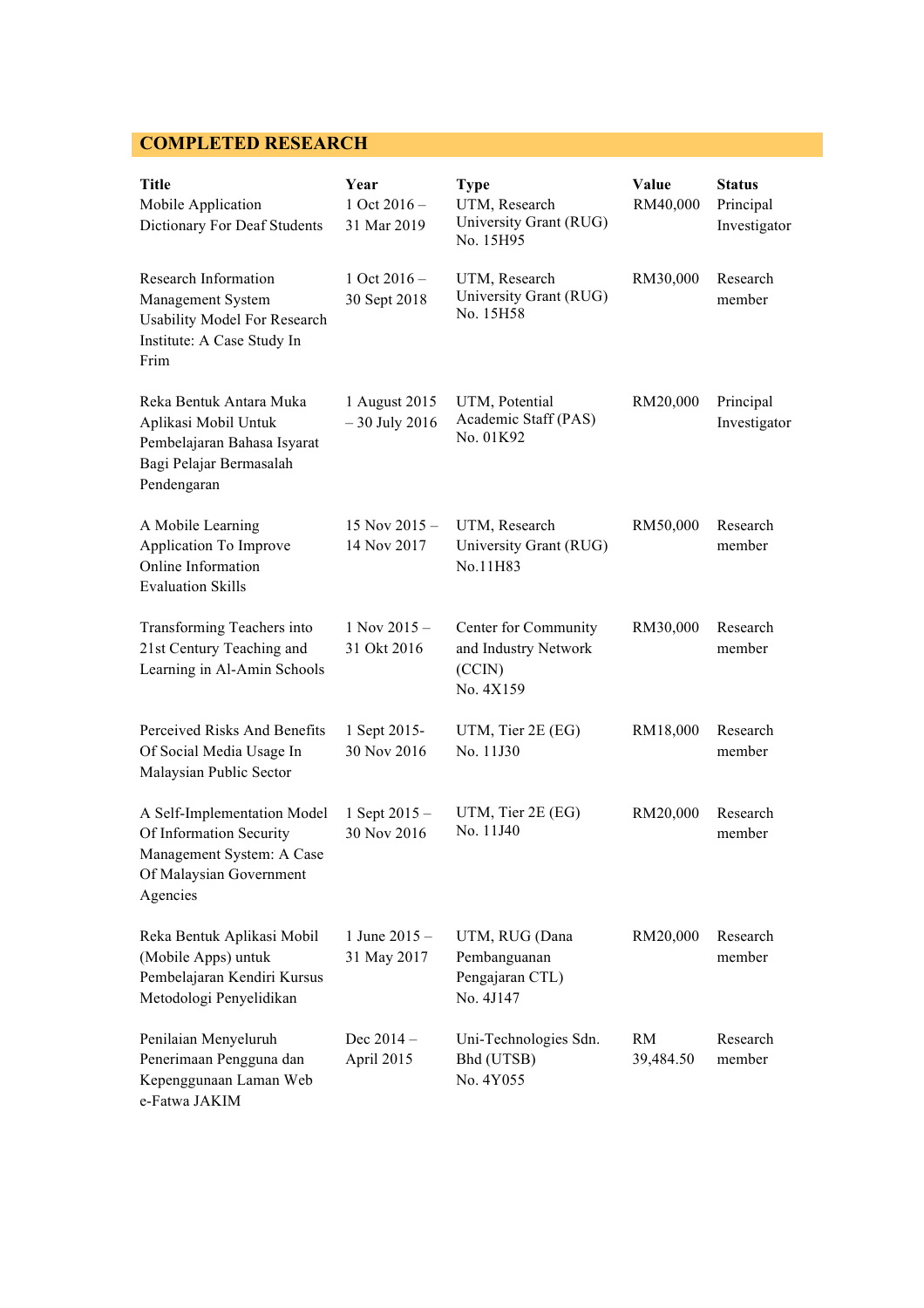| Modelling Engineering<br>Students' Perceived<br>Usefulness of E-learning                                                              | Aug 2013-July<br>2014     | UTM, Potential<br>Academic Staff (PAS)<br>No. 00K51 | RM20,000 | Research<br>member        |
|---------------------------------------------------------------------------------------------------------------------------------------|---------------------------|-----------------------------------------------------|----------|---------------------------|
| The relationship of generic<br>skills with student<br>achievement in Digital Logic<br>Subject by Collaborative<br>Learning Strategies | July 2006 –<br>Aug 2007   | 76525                                               | RM4,500  | Principal<br>Investigator |
| An Empirical Study On<br><b>Inventory Control Practice In</b><br>Selected Malaysia<br><b>Manufacturing Firms</b>                      | June $2004 -$<br>May 2005 | 75114                                               | RM21,000 | Research<br>member        |

# **CONSULTATION**

## **RESEARCHER**

Researcher for Project for JAKIM , Dec 2014 – April 2015. Study on issues : *Penilaian Menyeluruh Penerimaan Pengguna dan Kepenggunaan Laman Web e-Fatwa JAKIM.*

Facilitator for Project for Majlis Agama Islam Selangor (MAIS), Dec 2015, Study on issue: *Pembangunan Sistem Gerbang Islam Selangor (SGIS)* 

## **COMMITTEE & TASK FORCE MEMBER (3 Years)**

| Year | <b>Committee Member</b>                |   | <b>Taskforce</b>             |
|------|----------------------------------------|---|------------------------------|
| 2018 | Badan Kebajikan Fakulti Razak          |   | MyRA (1 July-30 Jun 2020)    |
|      | Inovasi dan komersialisasi<br>٠        |   | Postgraduate Annual Researd  |
|      | Kelab Ukhwah UTM AIS                   |   | Seminar (PARIS 2018)         |
|      | Hubungan Luar dan Global Fakulti Razak | ٠ | Health & Wellness            |
|      |                                        | ٠ | Pra-Bangkel Strategik MyRA   |
|      |                                        |   | Bangkel Strategik MyRA Ra    |
|      |                                        |   | Penyediaan Program Underg    |
|      |                                        |   | Informatics                  |
|      |                                        |   | Corporate Vdeo for Razak Fa  |
| 2017 | Smart-PLS                              |   | <b>MyRA 2016</b>             |
|      | Kelab Ukhwah UTM AIS                   |   | <b>AKA 2016</b>              |
|      | Ketua projek Video Korporat UTM KL     |   | Document SAR                 |
|      |                                        | ٠ | Pacific Asia Conference on I |
|      |                                        |   | (PACIS 2019)                 |
| 2016 | Latihan dan Kursus Jangka Pendek       |   | <b>PARIS 2016</b>            |
|      | Penilaian dan Penentuan Teknikal       |   | Hari Terbuka UTM AIS         |
|      | (Universiti)                           | ٠ | Montage UTM AIS              |
|      | Markerting UTM AIS                     |   | <b>Audit Tapak TNCPI</b>     |
|      | <b>ICICM Conferences</b>               |   | Penyediaan Dokumen COPP      |
|      | Induk Kelab Ukhwah UTM AIS             |   |                              |
|      |                                        |   |                              |

- $(y-30 \text{ Jun } 2020)$
- Annual Research & Informatics RIS 2018)
- llness<sup></sup>
- Strategik MyRA
- tegik MyRA Razak
- Program Undergraduate Bachelor of
- deo for Razak Faculty
- $AR$
- Conference on Information System (PACIS 2019)
- UTM AIS
- $M$  AIS
- TNCPI
- **Dokumen COPPA**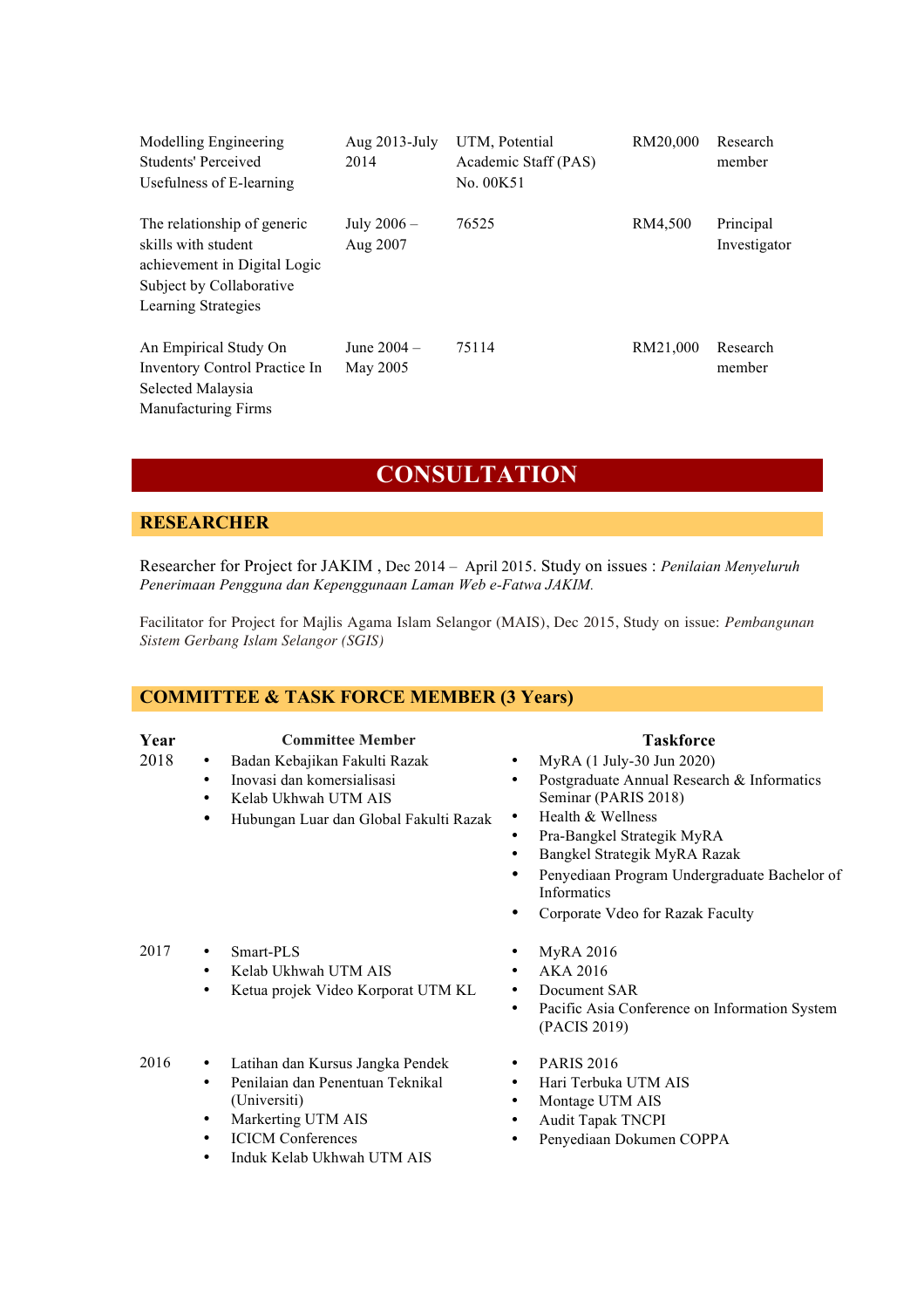## **ADMINISTRATIVE**

| <b>Post</b><br>Program Coordinator for Master of Science    | <b>Duration</b>                  |  |  |
|-------------------------------------------------------------|----------------------------------|--|--|
| (Informatics)                                               | 1 June 2019 -31 May 2021         |  |  |
| Coodinator of Research Project Management                   | $18$ Nov $2015 - 17$ Nov $2017$  |  |  |
| Evaluation Committee Members and Technical<br>Specification | 1 October 2015 - 1 October 2017  |  |  |
| Training and Short Courses Committee Members                | 12 March 2015 - 12 March 2017    |  |  |
| Marketing Committee Members                                 | 1 Sept $2014 - 31$ August $2016$ |  |  |
| Web Master UTM AIS                                          | 18 Nov 2013-17 Nov 2015          |  |  |
| Acting as IT-Manager (UTM AIS)                              | 10 April $2015 - 8$ July 2015    |  |  |

# **SUPERVISION**

## **PhD STUDENTS**

| <b>Name of Students</b>  | <b>Title of Thesis</b>                                                                    | $Main/Co-$<br><b>Supervisor</b> | <b>Status</b> |
|--------------------------|-------------------------------------------------------------------------------------------|---------------------------------|---------------|
| Guo Yi                   | Factors influescing the customers to user the interneet<br>banking in China Universities. | Main<br>Supervisor              | In Progress   |
| Norhidayah Hamzah        | Hunan Computer Interaction Quality Measurement<br>Model for Ubiquitus Application         | $Co-$<br>Supervisor             | In Progress   |
| Farhana Aini Saludin     | A Web Design Attributes Framework for Cancer<br>Informational Websites in Malaysia        | $Co-$<br>Supervisor             | In Progress   |
| Mehdi Hossein Zadeh      | Usability Evaluation of Mobile Educational<br>Games                                       | $Co-$<br>Supervisor             | In Progress   |
| Siti Isnaine Binti Haini | Digital Government Maturity Model for Malaysian<br><b>Public Sector</b>                   | $Co-$<br>Supervisor             | In Progress   |

## **MASTER STUDENTS (By Research)**

| <b>Name of Students</b> | <b>Title of Dissertation</b>                       | $Main/Co-$        | <b>Status</b> |
|-------------------------|----------------------------------------------------|-------------------|---------------|
|                         |                                                    | <b>Supervisor</b> |               |
| Havatunnufus Binti      | Augmented Reality Application for Hearing Impaired | Main              | In Progress   |
| Ahmad                   | Students to Aide Al-Quran Memorization             | Supervisor        |               |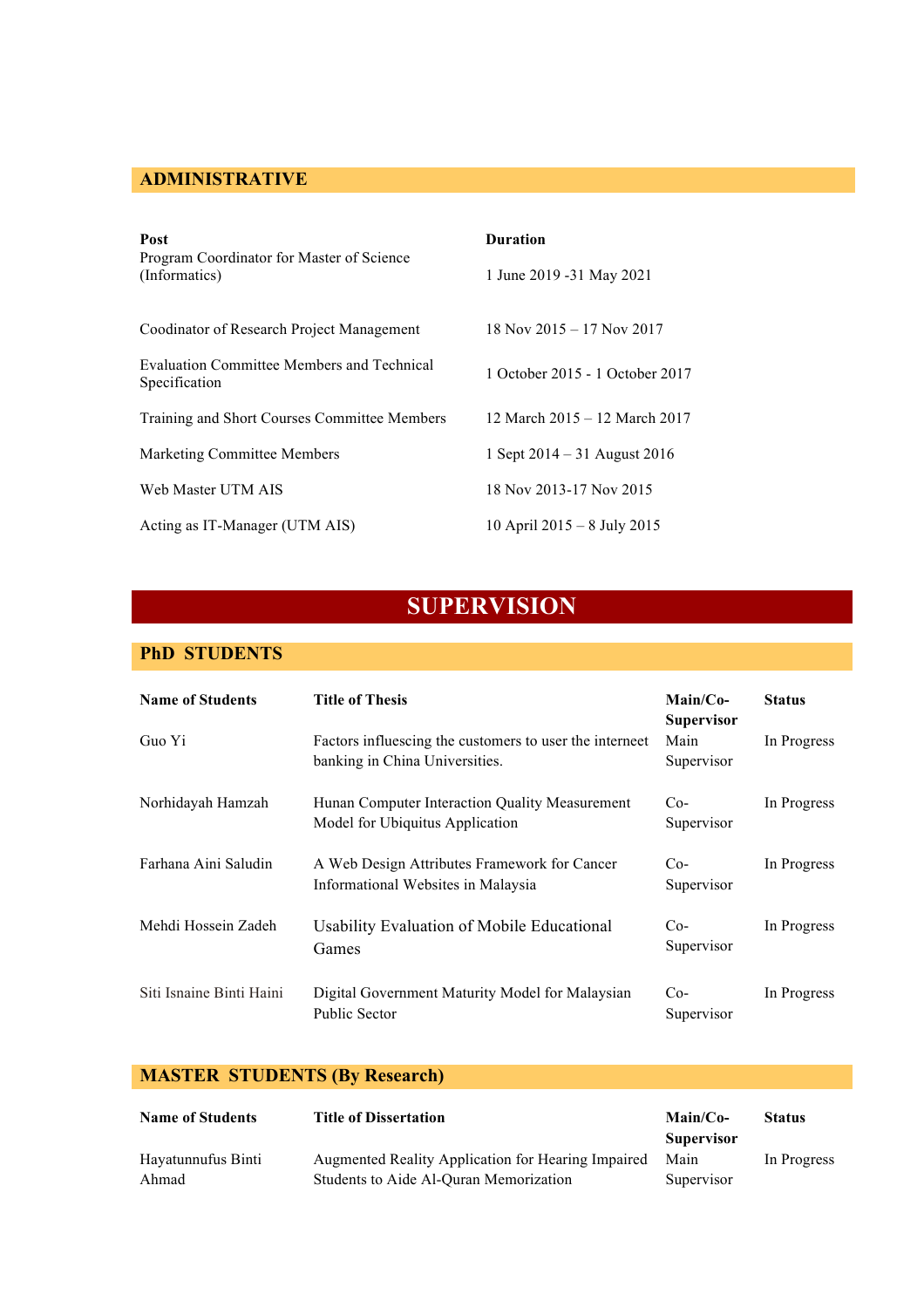Arfan Ardi Wira Darma Model Keinginan Membeli Menggunakan Pemasaran Sosial Media Co-Supervisor In Progress

## **MASTER STUDENTS (By Coursework)**

| <b>Name of Students</b> | <b>Title of Project</b>                                                                                 | Main/Co-<br>Supervisor | <b>Status</b>       |
|-------------------------|---------------------------------------------------------------------------------------------------------|------------------------|---------------------|
| Eithar Mohamed          | Factor influencing the behaviour intentions of using                                                    | Main                   | In Progress         |
| Mahmoud Nasef           | MOOCs: An Extension of UTAUT2                                                                           | Supervisor             |                     |
| Afiqah Zawani           | Heuristics evaluation in muslimah fashion E-<br>commerce website                                        | Main<br>Supervisor     | In Progress         |
| Nur Izzati Yusof        | Integration of Business Intelligence and Customer<br>Relationship Management to Improve Clinic Services | Main<br>Supervisor     | In Progress         |
| Nur Hidayu Md. Noh      | Sentiment Analysis towards Hotel Reviews                                                                | Main<br>Supervisor     | In Progress         |
| Azran Umart             | Designing a mobile learning application for silat                                                       | Main                   | Graduated           |
|                         | beginners                                                                                               | Supervisor             | (2018)              |
| Chan Meng Shen          | Aesthetics Model of FROG Virtual Learning<br>Environment (FROG VLE) for Malaysian Primary<br>Schools    | Main<br>Supervisor     | Graduated<br>(2017) |
| Suitha a/p Subramaniam  | Web Based Cataloging System                                                                             | Main<br>Supervisor     | Graduated<br>(2017) |
| Rebecca a/p             | Capacity Reporting Automation for Capacity                                                              | Main                   | Graduated           |
| Santhanasamy            | Planning                                                                                                | Supervisor             | (2017)              |
| Nur Raihan Mohd         | Interface Design for Deaf Mobile Applications                                                           | Main                   | Graduated           |
| Suhaimi                 | Dictionary                                                                                              | Supervisor             | (2016)              |
| Syamsiah Mohamed        | A Framework to Measure the Usage of ICT Among                                                           | Main                   | Graduated           |
| Dhohari                 | Craft Entrepreneurs                                                                                     | Supervisor             | (2016)              |
| Haemashini              | Effectiveness of the Balance Scorecard in Evaluating                                                    | Main                   | Graduated           |
| Rathakrishnan           | IT Performance in Shipping Industry                                                                     | Supervisor             | (2016)              |
| Negin Sadat Eshta       | Develop An Online HTML Teaching System For                                                              | Main                   | Graduated           |
|                         | Children                                                                                                | Supervisor             | (2016)              |
| Vimala Pappathi Raju    | Integrating SMART Board Technology into<br>Classroom practice and engaging special need<br>children     | Main<br>Supervisor     | Graduated<br>(2016) |
| Zeinab Najafi Arab      | Enhance E-Commerece Risk Managemant                                                                     | Main                   | Graduated           |
|                         | Framework                                                                                               | Supervisor             | (2016)              |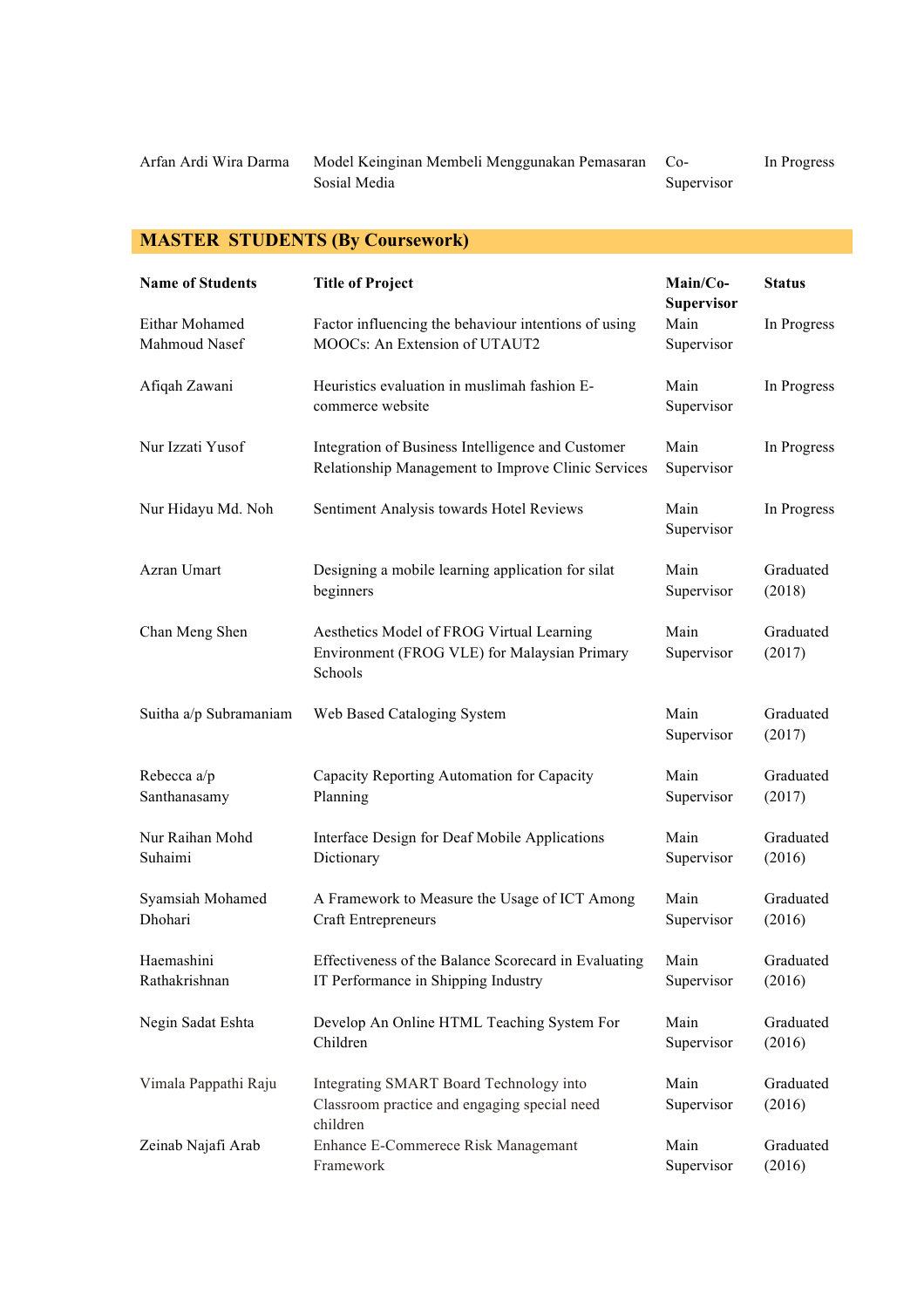| Masliza Mohd Yunus  | Internet Security Awareness among Primary School                                                                                       | Main               | Graduated           |
|---------------------|----------------------------------------------------------------------------------------------------------------------------------------|--------------------|---------------------|
|                     | Teachers                                                                                                                               | Supervisor         | (2015)              |
| Mohamed Zul Hazmi   | Effectiveness of Current Social Networking Privacy<br>Awareness Campaign Among School Students and<br><b>Suggestion of Improvement</b> | Main<br>Supervisor | Graduated<br>(2015) |
| Abdulrahman Rasheed | Connectivity with Pilgrims in Mekah Through a                                                                                          | Main               | Graduated           |
| Saifuddin           | Portal for Hajj                                                                                                                        | Supervisor         | (2014)              |
| Umi Kalsom Md. Isa  | User Acceptance of Adopting Micro-blogging                                                                                             | Main               | Graduated           |
|                     | Among Student in UTM                                                                                                                   | Supervisor         | (2014)              |
| Maral Cheperli      | Health Information Technology Framework and                                                                                            | Main               | Graduated           |
|                     | Implementing Health IT                                                                                                                 | Supervisor         | (2014)              |
| Sahar Ebrahiminejad | Virtual Museum Negara on Smartphone                                                                                                    | Main<br>Supervisor | Graduated<br>(2014) |
| Nadia Parsazadeh    | Assessment of Success Factor in Information System                                                                                     | Main               | Graduated           |
|                     | <b>Development Process</b>                                                                                                             | Supervisor         | (2013)              |
| Wandeep Kaur        | Web 2.0 Tools to Improve Collaboration and                                                                                             | $Co-$              | Graduated           |
|                     | Knowledge Sharing for Primary School                                                                                                   | Supervisor         | (2012)              |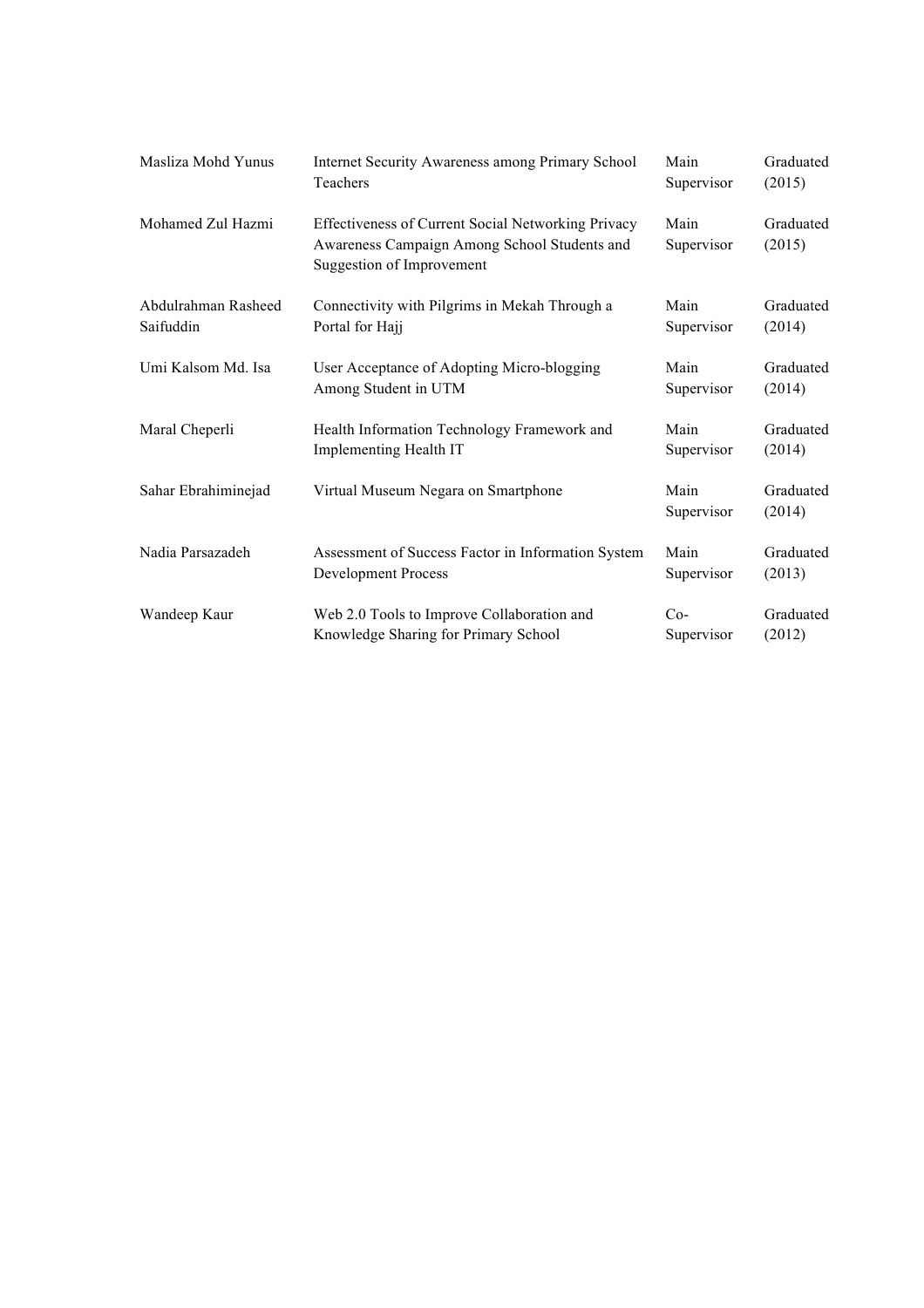# **PUBLICATION & WRITING**

## **JOURNAL PAPERS**

- Hayatunnufus Ahmad, **Norziha Megat Mohd. Zainuddin**, Rasimah Che Mohd Yusoff (2018). *Augmented Reality Operational Framework to Aid Al-Quran Memorization for Hearing Impaired Students*. Open International Journal of Informatics (OIJI). Vol 6, No 1, pp 101-110.
- Nurazean Maarof, Rosmah Ali, **Norziha Megat Mohd. Zainuddin** (2018). *The Effect Of An Online Tutorial On Students Information Evaluation Skills*. Herald National Academy Of Managerial Staff Of Culture And Arts Journal. Vol 0, No 1, pp 480-485.
- Hayatunnufus Ahmad, **Norziha Megat Mohd Zainuddin,** Rosmah Ali, Nurazean Maarop, Rasimah Che Mohd Yusoff, Wan Azlan Wan Hassan (2018). *Augmented Reality to Memorize Al-Quran for Hearing Impaired Students: A Preliminary Analysis.* Journal of Fundamental and Applied Sciences. Vol 10, No 2S, pp 91-102.
- Farahnatasyah Abdul Hanan, Nurulhuda Firdaus Azmi, **Norziha Megat Zainuddin**, Nurazean Maarop, Rosmah Ali, Suraya Yaacob (2018). Towards Developing Security Requirements Modeling for Outsourcing Software Projects. *Advanced Science Letter. Vol 24, No.10, pp 7240-7244*
- Nadia Parsazadeh, **Norziha Megat Mohd Zainuddin**, Rosmah Ali, Mehran Rezaei (2017). An Empirical Study of Students' Perceptions on the Technological Aspects of the E-Learning System. *Journal of Computing and Security*. Vol 4, No 1, pp 25-38.
- Chan Meng Shen, **Norziha Megat Mohd. Zainuddin**, Nurazean Maarop, Suraya Yaacob, Nor Zairah Ab. Rahim, Wan Azlan Wan Hassan (2017). Design of Frog Virtual Learning Environment (Frog VLE) Aesthetics Model for Malaysia Primary Schools. *Open International Journal of Informatics. Vol 5, No 1, pp 23-31.*
- Nuradilah Ibrahim, Nurazean Maarop, Ganthan Narayana Samy, Noor Hafizah Hassa, Hafiza Abas, **Norziha Megat Mohd Zainuddin**, Doris Wong Hooi Ten (2017). Descriptive Findings Regarding Factors Influencing Mobile Application Acceptance among Millennial in Malaysia. *Open International Journal of Informatics. Vol 5, No 1, pp 32-41.*
- Wan Azlan Wan Hassan, Raja Mohd Tariqi Raja Lope Ahmad, Azhar Hamid and **Norziha Megat**. (2016). The Perception on Halal Supply Chain Management Systems Implementation of SMES In Selangor*. ARPN Journal of Engineering And Applied Sciences. Vol.11, No.1, pp. 1-8. Indexed in: SCOPUS (ISSN: 1819-6608)*
- Masliza Mohd Yunus, **Norziha Megat Mohd. Zainuddin**, Nurazean Maarop ,Roslina Ibrahim, Rasimah Che Mohd Yusoff, Ganthan Narayan Samy and Wan Azlan Wan Hassan. (2015). *The Heuristic Evaluation On The Internet Safety Guideline For Primary School Students. ARPN Journal of Engineering And Applied Sciences. Vol.10, No.23, pp. 18186-18192. Indexed in: SCOPUS (ISSN: 1819-6608)*
- C.M.Y. Rasimah, M. Nurazean, M.D. Salwani, **M.Z.Norziha** and I.Roslina (2015). A Systematic Literature Review of Factors Influencing Acceptance on Mixed Reality Technology. *ARPN Journal of Engineering And Applied Sciences. Vol.10, No.23, pp. 18239-18246. Indexed in: SCOPUS (ISSN: 1819-6608)*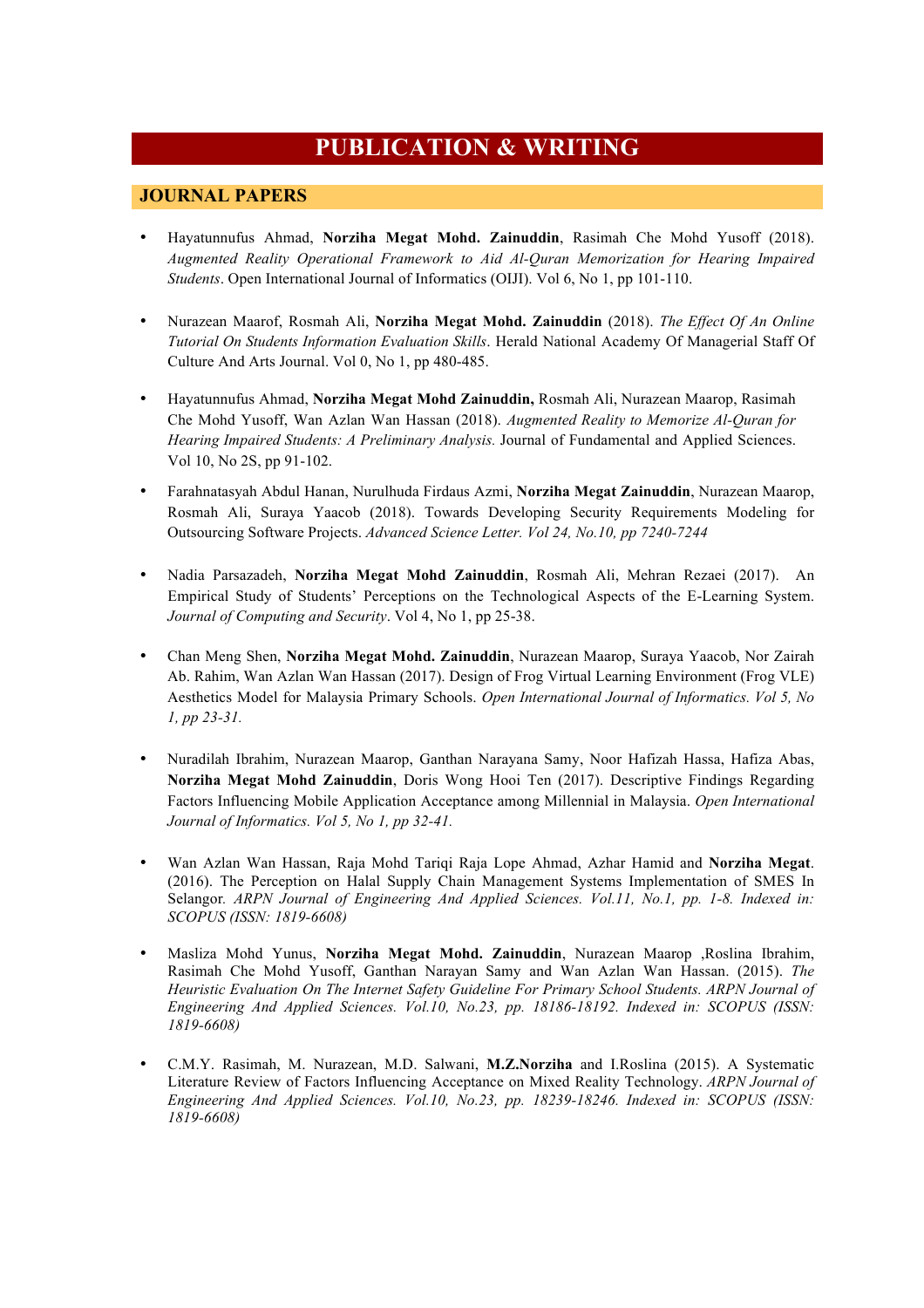- Nurazean Maarop, Noorjan Mohd Mustapha, Rasimah Yusoff, Roslina Ibrahim, **Norziha Megat Mohd Zainuddin**, (2015). *Understanding Success Factors of an Information Security Management System Plan Phase Self-Implementation. International Journal of Social, Behavioral, Educational, Economic, Business and Industrial Engineering.* Vol.9, No.3, pp. 890-895. **Indexed in:** International Science Index (ISSN: 2010376X)
- *Wan Azlan Wan Hassan, Norhawani Ahmad Teridi, Khairul Annuar Abdullah, Azhar Hamid, Kamaruzaman Jusoff, Norziha Megat Mohd Zainuddin, (2011). Usability Of Academic Management System. Management Science And Engineering Journal*. Vol. 5, No. 1, 2011, pp. 81-87. **Indexed in:**  DOAJ (**ISSN**: 1913-0341).
- **Norziha Megat Zainuddin**, Halimah Badioze Zaman, & Azlina Ahmad. (2009). Learning science using AR-Book by blended learning strategies: A case study in preferred visual needs of deaf student. *Malaysian Journal of Educational Technology (MyJET), Vol. 9, No.*2. **Indexed in**: DOAJ (**ISSN:** 1675 0292)
- Kamal Z. Zamli, Wan Azlan Wan Hassan and **Norziha Megat Mohd Zainuddin.** (2003). Object Oriented Analysis and the Design of Large Client Server Applications in a Windows Environment: An Experience, in the *Malaysian Journal of Information and Communication Technology* Vol. 1, No. 2 pp. 31-50, UUM Press. (**ISSN**: 1675-414X)

## **CONFERENCE PROCEDINGS**

- Hayatunnufus Ahmad, **Norziha Megat Mohd. Zainuddin,** Rasimah Che Mohd Yusoff, Suraya Ya'acob, Nur Azaliah Abu Bakar, Doris Wong (2018). *Heuristic Evaluation in Augmented Reality Model to Aid Al-Quran Memorization for Hearing Impaired Students*. New Academia Learning Innovation for Education 4.0, Malaysia.
- Hayatunnufus Ahmad, **Norziha Megat Mohd. Zainuddin,** Rasimah Che Mohd Yusoff, Nurulhuda Firdaus Mohd Azmi, Wan Azlan Wan Hassan (2018). *Augmented Reality Model to Aid Al-Quran Memorization for Hearing Impaired Students*. International Conference on Intelligent and Interactive Computing, Melaka, Malaysia.
- Rasimah Che Mohd Yusoff, Azhar Osman, Sya Azmeela Shariff, Noor Hafizah Hassan, Nilam Nur Amir Sjarif, Roslina Ibrahim, **Norziha Megat Zainuddin**, Nurazean Maarop (2018). *A Systematic Literature Review of Augmented Reality Applications in Libraries*. Recent Trends in Data Science and Soft Computing. Advances in Intelligent Systems and Computing, vol 843. Springer, Cham
- Siti Isnaine Haini, Nor Zairah Ab. Rahim, **Norziha Megat Mohd. Zainuddin** (2017). Citizen Centric Impact on Success Factors of Digital Government Maturity in Malaysian Public Sector. Conference on Pacific Asia Conference on Information Systems.
- Rasimah Che Mohd Yusoff, Faizatul Akma Mohd Adnan, Nurazean Maarop, **Norziha Megat Zainuddin**, Roslina Ibrahim, (2015, 8-9 June). *Information Security Awareness: Case Study In Stock-Broking Company*. Proceeding of International Conference on Information Technology & Society (IC-ITS 15) Kuala Lumpur, Malaysia. (**e-ISBN**:978-967-11768-X-X)
- Farhana Aini Saludin, Nurazean Maarop, **Norziha Megat Mohd Zainuddin**, Rasimah Che Mohd Yusoff, (2015, 8-9 June). *Health Websites: Why It Is Difficult For Some Web Users?* Proceeding of International Conference on Information Technology & Society (IC-ITS 15) Kuala Lumpur, Malaysia. (**e-ISBN**:978-967-11768-X-X)
- Nazri Kama, Yazriwati Yahya, Nurulhuda Mohamad Azmi, Saiful Adli Ismail, Norziha Megat Mohd Zainuddin, (2015, 23-25 April). *Adopting Keyword-driven Testing Framework into Jenkins Continuous Integration Tool: iProperty Group Case Study*. 14th International Conference on Applied Computer and Applied Computational Science (ACACOS '15) Kuala Lumpur, Malaysia. **Indexed in:** Scopus.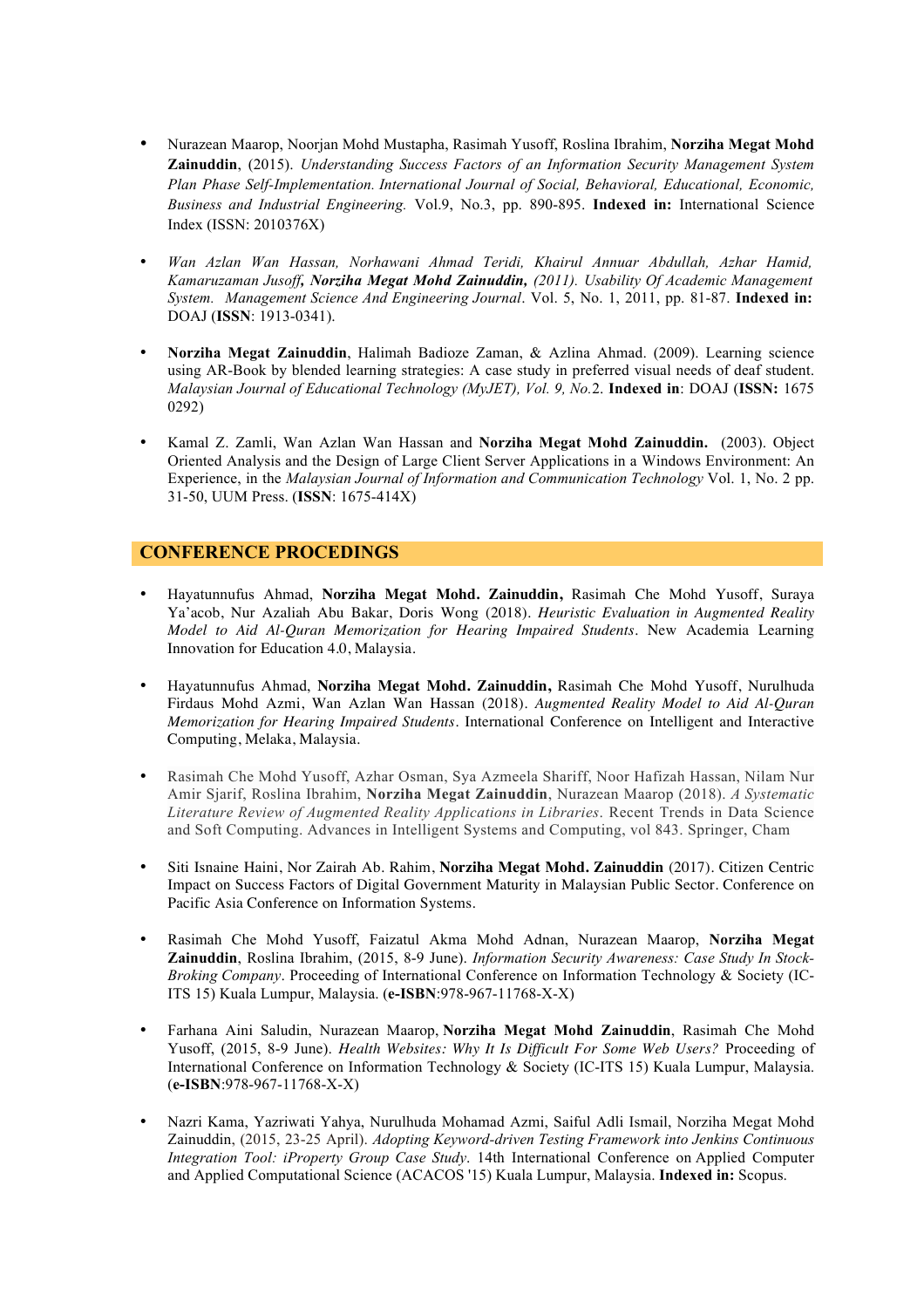- Sahar Ebrahiminejad, **Norziha Megat Zainuddin,** & Tannaz Takavar, (2014, 2-5 Sept). *Heuristic Evaluation for Virtual Museum on Smartphone.* 3<sup>rd</sup> International Conference on User Science and Engineering (i-USEr) Shah Alam, Selangor, Malaysia. **Indexed in:** IEEE Xplore, (**ISBN**: 978-1-4799- 5812-2)
- Nadia Parsazadeh, Rosmah Ali, & **Norziha Megat Zainuddin**. (2014, April). *Technological Aspects of E-Learning System in Malaysian Context.* In Teaching and Learning in Computing and Engineering (LaTiCE), 2014 International Conference on (pp. 70-73). **Indexed in:** IEEE Xplore
- **Norziha Megat Zainuddin,** Halimah Badioze Zaman, Azlina Ahmad & Wan Azlan, (2013, 22-24 Dec). *Measuring Satisfaction on Augmented Reality Courseware for the Deaf.* 2<sup>nd</sup> International Conference on Advanced Computer Science Applications and Technologies (ACSAT 2013) Sarawak, Malaysia. **Indexed in**: IEEE Xplore
- Nadia Parsazadeh, **Norziha Megat Zainuddin,** Rosmah Ali & Amirshahram Hematian, (2013, 4-6 Mac) *A Review of Success Factor of E-learning*. Second International Conference on e-Technologies and Networks for Development (ICeND 2013) Kuala Lumpur, Malaysia. p.42-49. **Indexed in:** SDIWC, (**ISBN**: 978-0-9853483-6-6)
- Wandeep Kaur, Wardah Zainal Abidin & **Norziha Megat Zainuddin,** (2012, 2-5 Dec) *Knowledge Sharing Framework For ABC Primary School Teachers.* IEEE Colloquium on Humanities, Science and Engineering Resarch (CHUSER 2012) Kota Kinabalu, Malaysia. **Indexed in** : IEEE Xplore, (**ISBN**: 978- 1-4673-4616-0)
- **Norziha Megat Zainuddin,** Halimah Badioze Zaman & Azlina Ahmad, (2011, 29 Nov 1 Dec) *Heuristic Evaluation on Augmented Reality Courseware for the Deaf*. International Conference on User Science and Engineering (i-USEr) Shah Alam, Selangor, Malaysia p.183-188. **Indexed in:** IEEE Xplore, (**ISBN**: 978-1-4577-1654-6)
- Hassan, W.A.W.; Teridi, N.A.; Abdullah, K.A.; Hamid, A.; **Norziha, M.M.Z.**; (2010, 13-15 Dec). An assessment study on usability Of Academic Management System. International Conference User Science and Engineering (i-USEr), 2010, Shah Alam, Malaysia. p. 199 – 202. (**ISBN:** 978-1-4244- 9048-6)
- **Norziha Megat Zainuddin**, Halimah Badioze Zaman, and Azlina Ahmad, (2010, 15-17 June) *Developing Augmented Reality Book for Deaf in Science: The Determining Factors*. International Symposium on Information Technology 2010, ITSim'10, Kuala Lumpur, Malaysia p.279-282. **Indexed in:** IEEE Xplore, (**ISBN**:978-1-4244-6716-7)
- **Norziha Megat Zainuddin**, Halimah Badioze Zaman, and Azlina Ahmad, (2010, 7-9 May) *A Participatory Design in Developing Prototype an Augmented Reality Book for Deaf Students*, in 2nd International Conference on Computer Research and Development, ICCRD 2010, Kuala Lumpur, Malaysia. p.400-404. **Indexed in**: IEEE Explore, CSDL, INSPEC, Thomson ISI Proceeding (ISTP), Ei Compendex (**ISBN**: 978-0-7695-4043-6)
- **Norziha Megat Zainuddin**, Halimah Badioze Zaman, and Azlina Ahmad, (2009, 11-13 Nov) *Learning Sciende Using AR Book: A Preliminary Study on Visual Needs of Deaf Learners*, in *First International Visual Informatics Conference, IVIC 2009*, H.B. Zaman, et al., Editors. 2009, LNCS: Kuala Lumpur, Malaysia. p. 844-855. (**ISSN**:0302-9743/ **ISBN**: 978-3-642-05035-0)
- **Norziha Megat Zainuddin**, Halimah Badioze Zaman, & Azlina Ahmad (2009, 24-26 October). Augmented Reality Book for Deaf Students in Learning Science, Paper presented at the 3<sup>rd</sup> International Malaysian Educational Technology Convention (3rd IMETC 09), Batu Ferringhi, Penang, Malaysia. (**ISBN**: 978-983-43633-4-5)
- **Norziha Megat Zainuddin**, & Halimah Badioze Zaman. (2009, 20-22 July). *Augmented Reality in Science education for deaf students: Preliminary Analysis.* Paper presented at the Regional Conference on Special Needs Education Faculty of Education, University of Malaya.